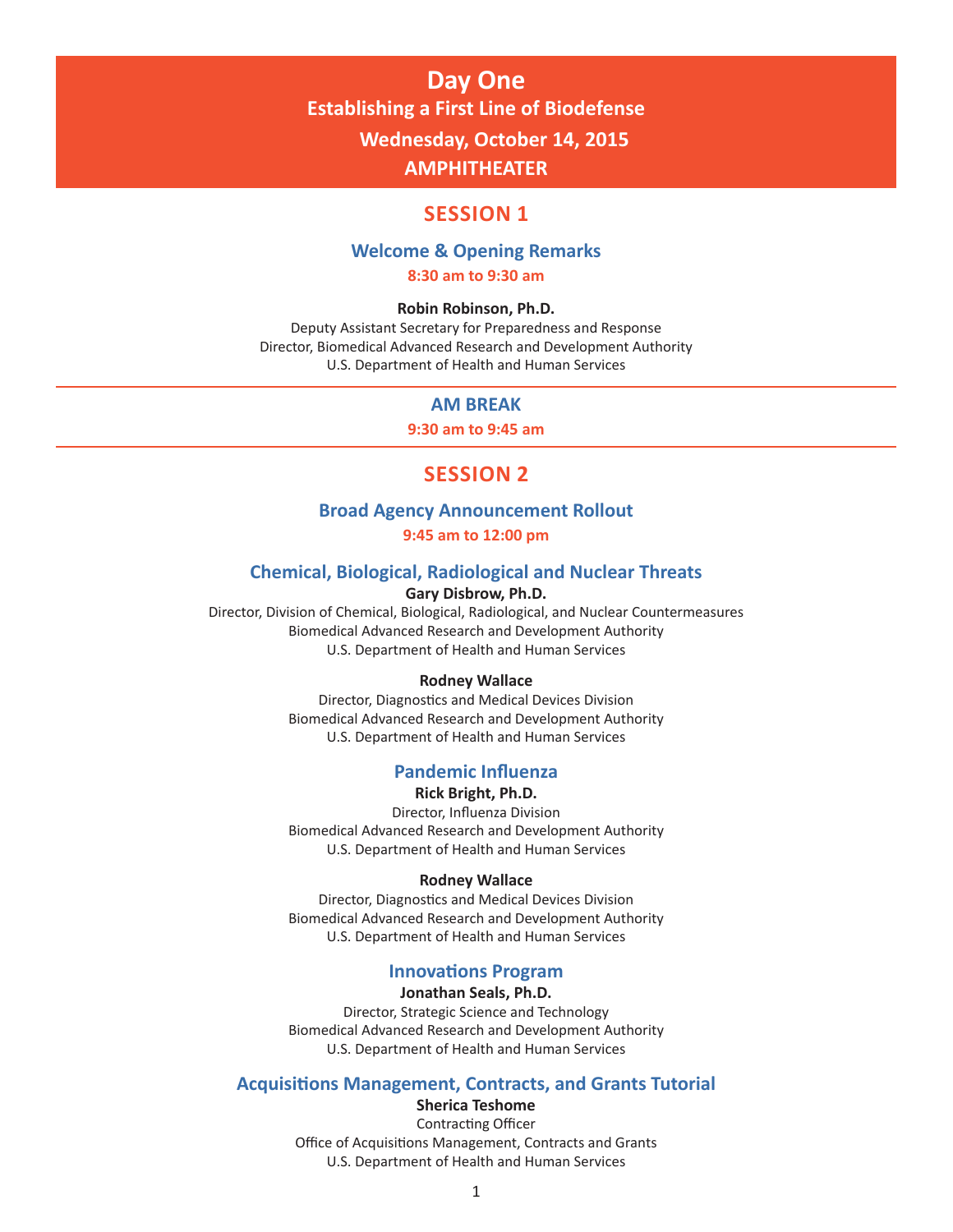#### **Wendell Conyers**

Contracting Officer Office of Acquisitions Management, Contracts and Grants U.S. Department of Health and Human Services

#### **George J. Keane, Jr., M.B.A.**

Contracting Officer Office of Acquisitions Management, Contracts and Grants U.S. Department of Health and Human Services

# **Lunch on Your Own**

**12:00 pm to 1:00 pm**

# **SESSION 3**

# **Improving Performance and Supply of Influenza Countermeasures**

**1:00 pm to 2:45 pm**

# **The Quest for More Effective Influenza Vaccines**

#### **Armen Donabedian, Ph.D.**

Chief of Influenza Vaccine Branch, Influenza Division Biomedical Advanced Research and Development Authority U.S. Department of Health and Human Services

#### **Vittoria Cioce, Ph.D.**

Chief of Influenza Stockpile Branch, Influenza Division Biomedical Advanced Research and Development Authority U.S. Department of Health and Human Services

# **Influenza Therapeutics**

#### **Melissa Willis, Ph.D.**

Chief, Influenza Therapeutics Branch, Influenza Division Biomedical Advanced Research and Development Authority U.S. Department of Health and Human Services

#### **Respiratory Protective Devices and Ventilators**

#### **Rodney Wallace**

Director, Diagnostics and Medical Devices Division Biomedical Advanced Research and Development Authority U.S. Department of Health and Human Services

# **Influenza Diagnostics**

#### **Rodney Wallace**

Director, Diagnostics and Medical Devices Division Biomedical Advanced Research and Development Authority U.S. Department of Health and Human Services

#### **PM Break**

**2:45 pm to 3:15 pm**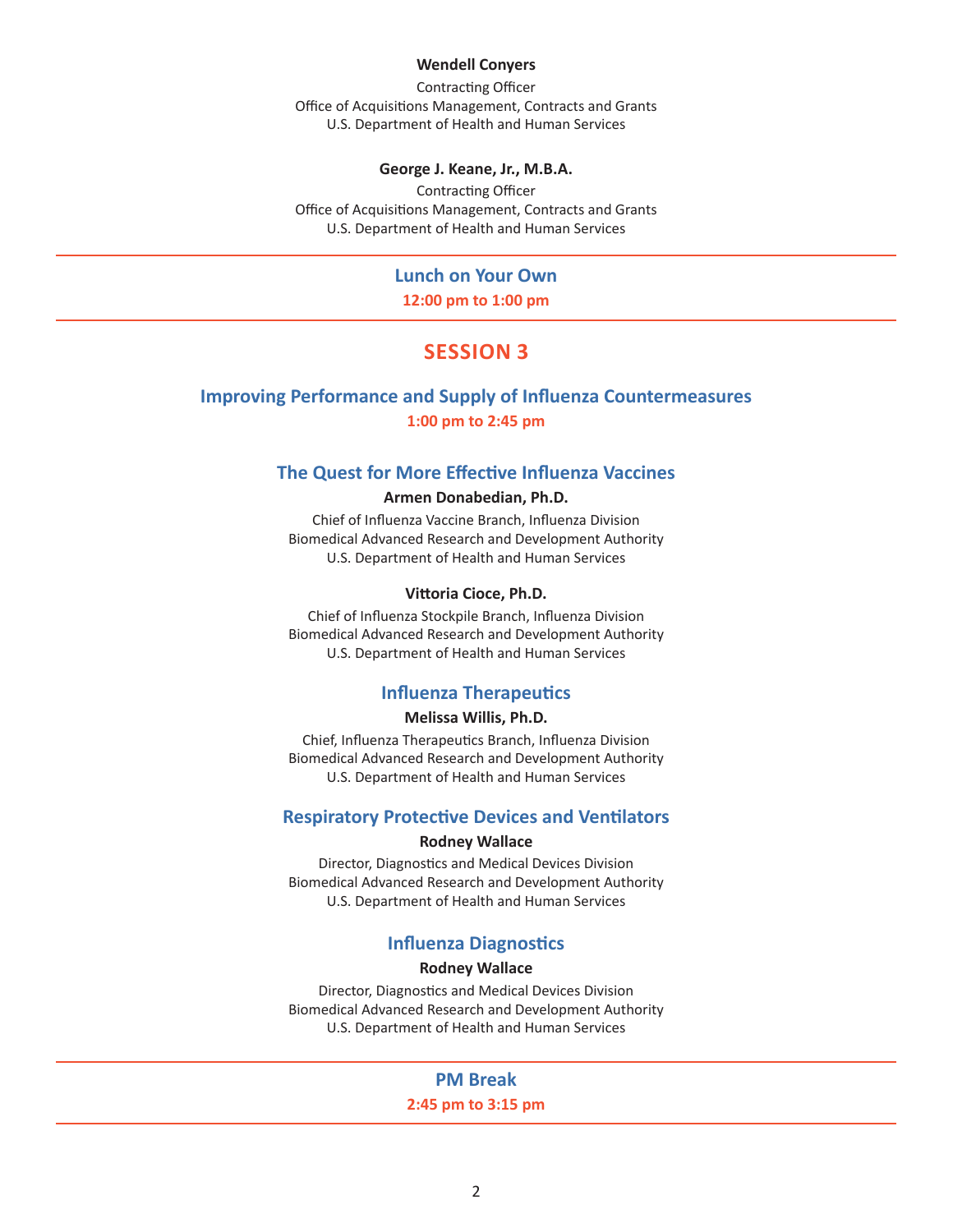# **SESSION 4**

## **Preparing for Man-made Terror Threats**

**3:15 pm to 5:00 pm**

# **Vaccines [Anthrax, Smallpox, Ebola]**

#### **Eric Espeland, Ph.D.**

Chief, Vaccine Countermeasures Division of Chemical, Biological, Radiological, and Nuclear Countermeasures Biomedical Advanced Research and Development Authority U.S. Department of Health and Human Services

# **Anti-Infective Therapeutics [Anthrax, Smallpox, Ebola, Botulinum, and Other Biothreats]**

#### **Melissa Stundick Ph.D.**

Chief, Anti-infectives Branch Division of Chemical, Biological, Radiological, and Nuclear Countermeasures Biomedical Advanced Research and Development Authority U.S. Department of Health and Human Services

## **Radiological and Nuclear Countermeasures Program**

#### **Mary Homer, Ph.D.**

Chief, Radiological and Nuclear Countermeasures Division of Chemical, Biological, Radiological, and Nuclear Countermeasures Biomedical Advanced Research and Development Authority U.S. Department of Health and Human Services

### **Thermal Burn Medical Countermeasures**

### **Narayan Iyer, Ph.D.**

Chief (Acting), Burn Injuries Medical Countermeasures Division of Chemical, Biological, Radiological, and Nuclear Countermeasures Biomedical Advanced Research and Development Authority U.S. Department of Health and Human Services

# **Chemical Medical Countermeasures**

#### **Judith Wolfe Laney, Ph.D.**

Chief (Acting), Chemical Medical Countermeasures Division of Chemical, Biological, Radiological, and Nuclear Countermeasures Biomedical Advanced Research and Development Authority U.S. Department of Health and Human Services

## **Biothreat Diagnostics**

#### **Donna Boston, M.S., PMP**

Team Lead, Bio-threat Agent Diagnostics Diagnostics and Medical Devices Division Biomedical Advanced Research and Development Authority U.S. Department of Health and Human Services

#### **Biodosimetry**

#### **Lynne Wathen, Ph.D.**

Team Lead, Biodosimetry and Chemical Threat Diagnostics Diagnostics and Medical Devices Division Biomedical Advanced Research and Development Authority U.S. Department of Health and Human Services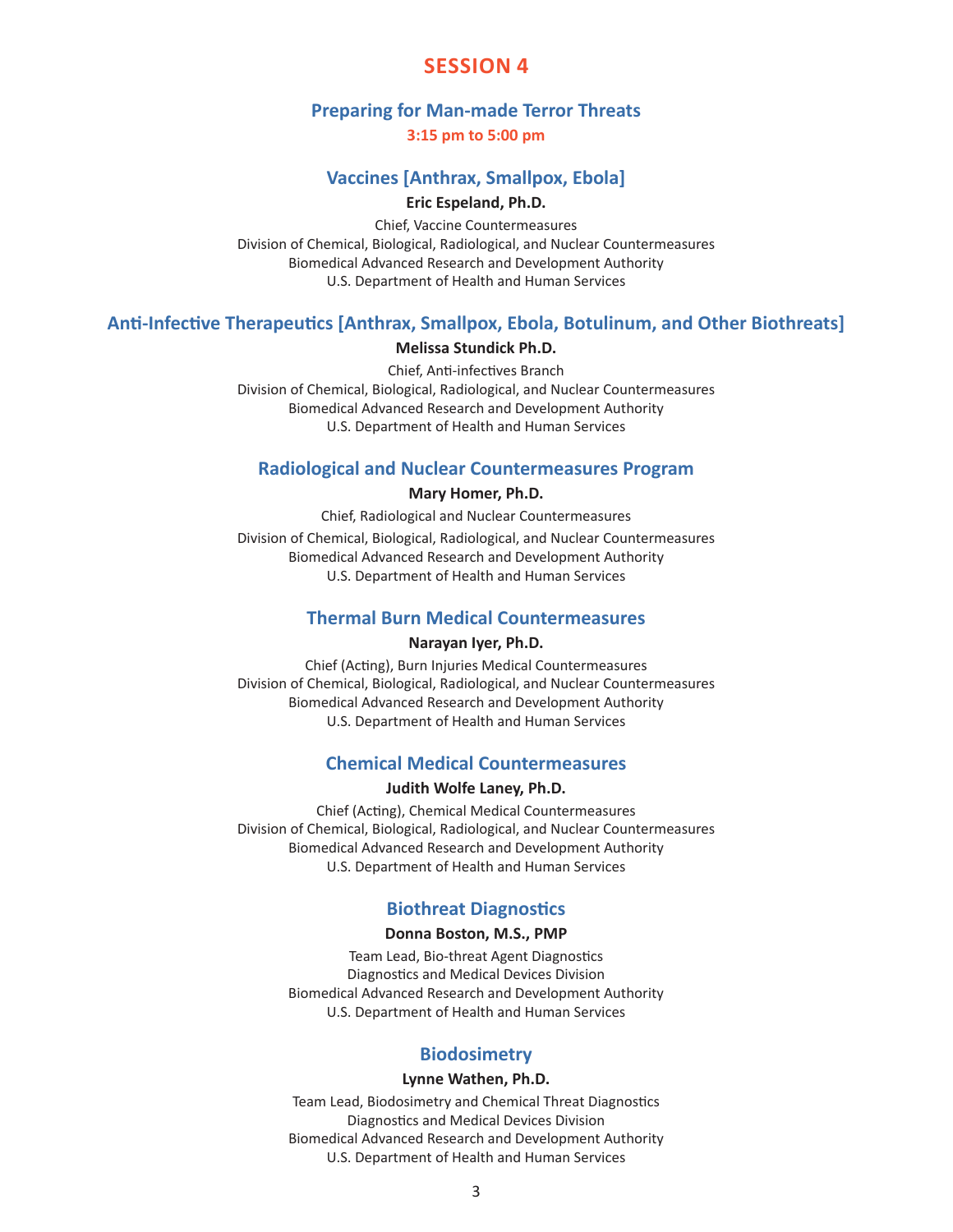# **DAY 2 BARDA 2014: Adapting Programs to Meet Evolving Threat Scenarios Thursday, October 15, 2015 AMPHITHEATER**

# **SESSION 5**

#### **8:45 am to 10:00 am**

# **Welcome and Opening Remarks**

#### **Richard Hatchett, M.D.**

Chief Medical Officer and Deputy Director, Biomedical Advanced Research and Development Authority U.S. Department of Health and Human Services

# **Introduction of Keynote Speaker**

#### **Robin Robinson, Ph.D.**

Director, Biomedical Advanced Research and Development Authority Deputy Assistant Secretary for Preparedness and Response U.S. Department of Health and Human Services

# **Keynote Address**

#### **The Honorable Senator Richard Burr**

United States Senate - North Carolina

## **AM BREAK**

**10:00 am to 10:30 am**

# **SESSION 6**

# **The Challenge of Naturally Emerging Infectious Diseases**

**10:30 am to 12:00 pm**

## **Ebola Update**

## **Gary L. Disbrow, Ph.D.**

Director, Division of Chemical, Biological, Radiological, and Nuclear Countermeasures Biomedical Advanced Research and Development Authority U.S. Department of Health and Human Services

## **MERS-CoV**

#### **Rick Bright, Ph.D.**

Director, Influenza Division Biomedical Advanced Research and Development Authority U.S. Department of Health and Human Services

#### **Emerging Infectious Disease Preparedness**

**Richard Hatchett, M.D.**

Chief Medical Officer and Deputy Director, Biomedical Advanced Research and Development Authority U.S. Department of Health and Human Services

## **Lunch on Your Own**

**12:00 pm to 1:00 pm**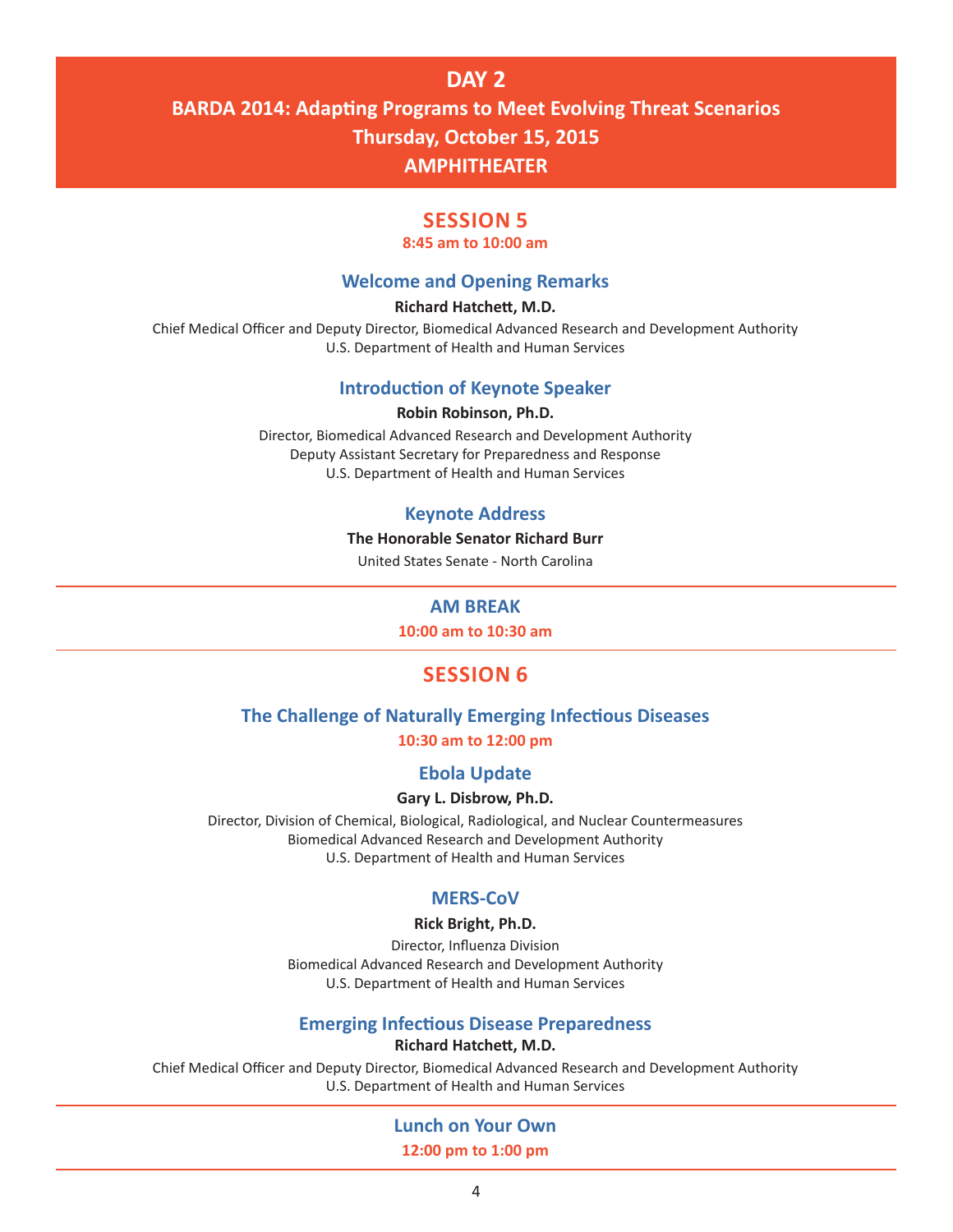# **SESSION 7**

# **Building a National Medical Countermeasure Response Infrastructure**

**1:00 pm to 2:45 pm**

## **National MCM Response Infrastructure**

**Robin Robinson, Ph.D.**

Director, Biomedical Advanced Research and Development Authority Deputy Assistant Secretary for Preparedness and Response U.S. Department of Health and Human Services

# **Nonclinical Studies Network**

### **Adeyinka Reeves, M.S., PMP**

Chief, Nonclinical Development Network Division of Chemical, Biological, Radiological, and Nuclear Countermeasures Biomedical Advanced Research and Development Authority U.S. Department of Health and Human Services

#### **John Esker, Ph.D.**

Interdisciplinary Scientist Division of Chemical, Biological, Radiological, and Nuclear Countermeasures Biomedical Advanced Research and Development Authority U.S. Department of Health and Human Services

#### **Christopher Houchens, Ph.D.**

Health Scientist Division of Chemical, Biological, Radiological, and Nuclear Countermeasures Biomedical Advanced Research and Development Authority U.S. Department of Health and Human Services

# **Clinical Studies Network**

#### **Robert Walker, Ph.D.**

Deputy Director, Division of Clinical Studies Biomedical Advanced Research and Development Authority U.S. Department of Health and Human Services

# **Centers for Innovation in Advanced Development and Manufacturing**

#### **Michael Angelastro**

Deputy Director, Manufacturing Facilities and Engineering Division Biomedical Advanced Research and Development Authority U.S. Department of Health and Human Services

# **Fill Finish Manufacturing Network**

#### **Arlene Joyner**

Supervisory Health Scientist, Manufacturing Facilities and Engineering Division Biomedical Advanced Research and Development Authority U.S. Department of Health and Human Services

# **PM Break**

#### **2:45 pm to 3:00 pm**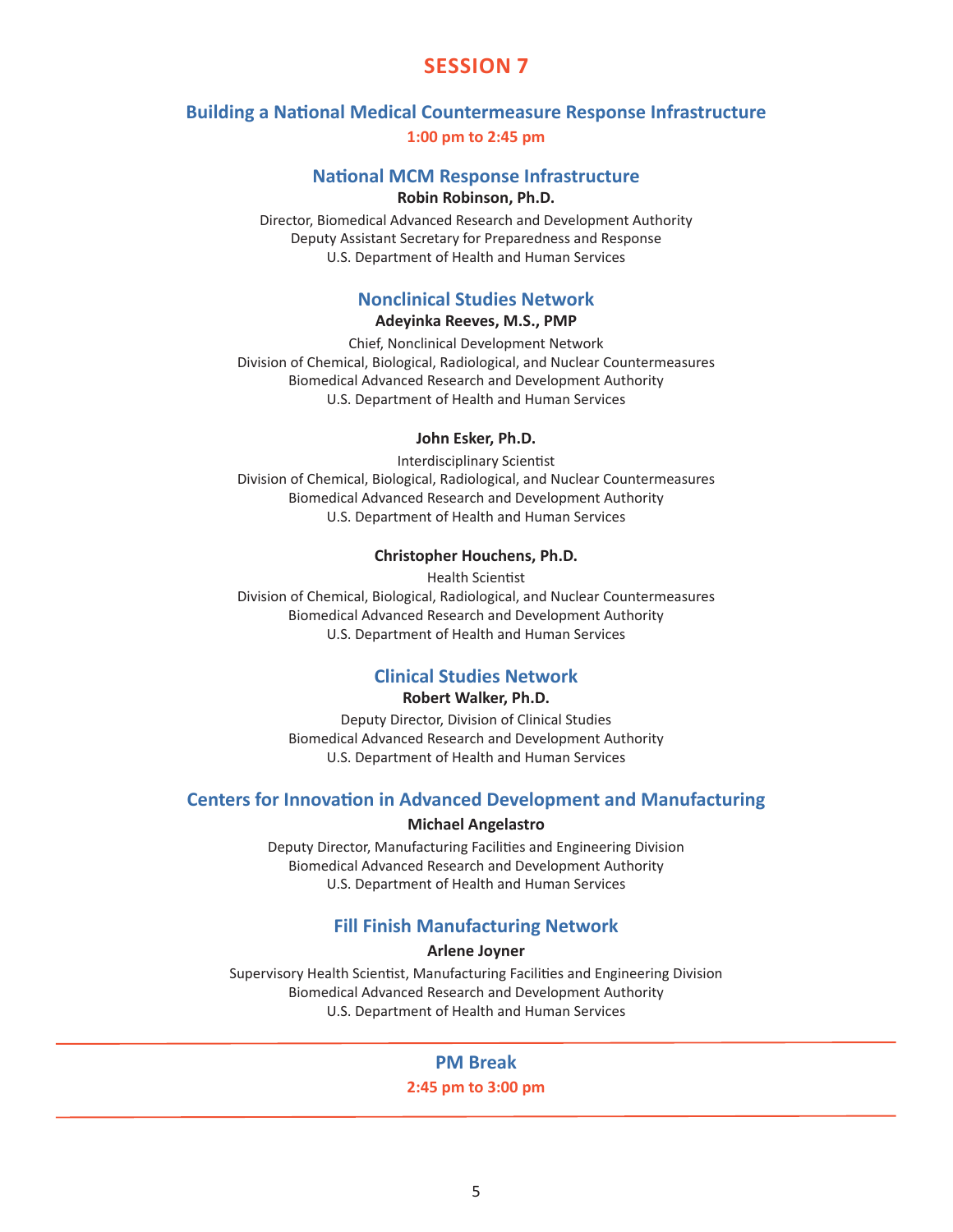# **SESSION 8**

#### **Building a National Medical Countermeasure Response Infrastructure**

**3:00 pm to 3:40 pm**

### **Analytical Decision Support**

# **Timothy Lant, Ph.D.**

Director, Analytic Decision Support (ADS) Biomedical Advanced Research and Development Authority U.S. Department of Health and Human Services

# **Regulatory and Quality Affairs Support**

**James "Jim" Little, M.S., RAC**

Deputy Director, Regulatory and Quality Affairs Division Biomedical Advanced Research and Development Authority U.S. Department of Health and Human Services

# **New Initiatives and Future Directions**

**3:40 pm to 5:00 pm**

# **Continuous Manufacturing Initiative**

#### **Janet Woodcock, M.D.**

Director, Center for Drug Evaluation and Research Food and Drug Administration U.S. Department of Health and Human Services

#### **Robin Robinson, Ph.D.**

Director, Biomedical Advanced Research and Development Authority Deputy Assistant Secretary for Preparedness and Response U.S. Department of Health and Human Services

# **Combatting Antimicrobial Resistance (CARB) Initiative**

**Joseph Larsen, Ph.D.**

Deputy Director, Division of Chemical, Biological, Radiological, and Nuclear Countermeasures Biomedical Advanced Research and Development Authority U.S. Department of Health and Human Services

# **Closing Remarks**

#### **Robin Robinson, Ph.D.**

Director, Biomedical Advanced Research and Development Authority Deputy Assistant Secretary for Preparedness and Response U.S. Department of Health and Human Services